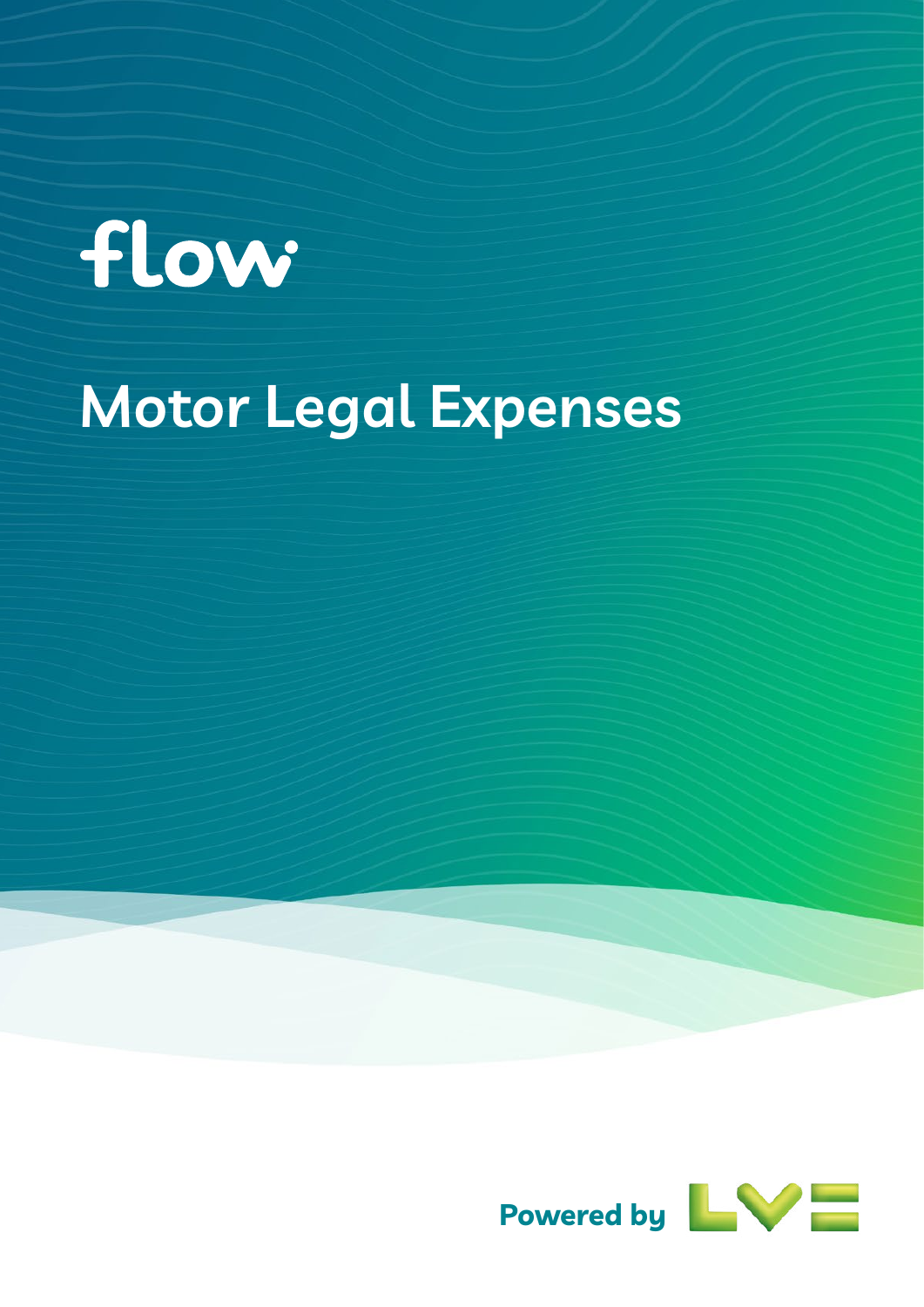## **Motor legal expenses**

This legal expenses insurance is part of your Flow monthly car insurance subscription and your insurance schedule will confirm if this cover is included.

You must read your insurance schedule, certificate of motor insurance, document of insurance and this leaflet as one document.

This section of your insurance is managed independently on our behalf by Arc Legal Assistance (Arc).

If you're involved in a road traffic collision that's not your fault, our motor legal expenses insurance will provide cover for up to £100,000 of legal expenses in attempting to recover your uninsured losses.

#### **Uninsured losses include the following:**

- Compensation for injury or death.
- Your insurance subscription excess.
- Reasonable hire charges for a courtesy vehicle while yours is being repaired.
- Compensation for you not being able to use your vehicle.
- Accident repair costs.
- Compensation for damage to your clothes, luggage or personal belongings.

#### **How to claim**

Call our legal advice helpline on **0800 028 5611**, the line is available 24 hours a day, 365 days a year.

For Text Phone first dial 18001.

You must do this before taking any action yourself. We will need the account holder's details, which can be found at the top of your insurance schedule.

#### **Legal advice service**

Your motor legal expenses insurance also entitles you to use our free legal advice telephone helpline service. This service is available anytime of the day or night to give you free legal advice on any private legal matter, simply call **0800 028 5611**.

For Text Phone first dial 18001.

Calls may be recorded for training and monitoring purposes.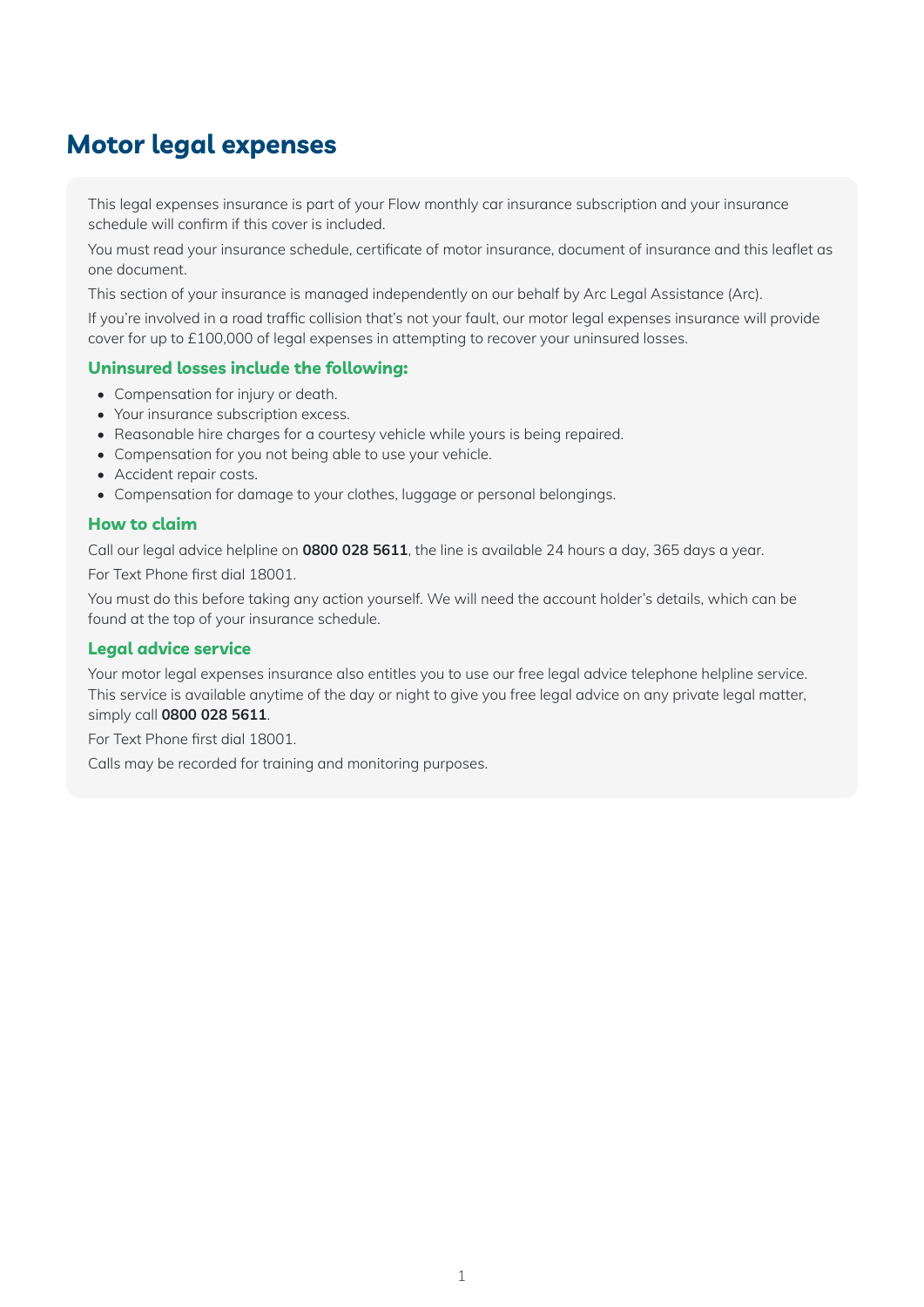## **Definitions**

The following words or phrases have the same meaning wherever they appear in this leaflet.

| Arc                    | Arc Legal Assistance                                                                                                                                                                                                                                                                                                                                                                                                                                                                                                                                                                                                        |
|------------------------|-----------------------------------------------------------------------------------------------------------------------------------------------------------------------------------------------------------------------------------------------------------------------------------------------------------------------------------------------------------------------------------------------------------------------------------------------------------------------------------------------------------------------------------------------------------------------------------------------------------------------------|
| Incident               | A road traffic collision or an incident resulting in a prosecution or summons<br>involving your vehicle.                                                                                                                                                                                                                                                                                                                                                                                                                                                                                                                    |
| <b>Insured person</b>  | $\bullet$ you;<br>• any other person allowed by you who is insured to drive your vehicle;<br>• any passenger travelling in or on your vehicle.                                                                                                                                                                                                                                                                                                                                                                                                                                                                              |
| Legal expenses         | Reasonable legal fees, costs and expenses charged by your legal<br>representative, which will be assessed on the standard basis or in accordance<br>with fixed costs set out in The Civil Procedure Rules if applicable. Third party<br>costs shall be covered if awarded against you and paid on the standard basis<br>of assessment.                                                                                                                                                                                                                                                                                      |
|                        | The most we'll pay for all legal expenses will be equivalent to our standard<br>scale of charges as applicable to our panel of legal representatives and<br>available on request from Arc. You will be responsible for any costs in excess<br>of this scale. And for any claim or claims arising from one incident the most<br>we'll pay will be £100,000. No excess applies to legal expenses claims.                                                                                                                                                                                                                      |
| Legal representative   | Our panel solicitors, appointed by Arc or their agents to act on your behalf, or<br>any other suitably qualified person appointed to represent you under the<br>terms and conditions of this insurance subscription.                                                                                                                                                                                                                                                                                                                                                                                                        |
| <b>Period of Cover</b> | Cover dates shown on your schedule.                                                                                                                                                                                                                                                                                                                                                                                                                                                                                                                                                                                         |
| Proportional           | In determining whether or not legal expenses are in proportion to the<br>potential benefit of pursuing the insured person's claim, the following will be<br>taken into account:<br>• whether the likely cost of legal expenses is more than the amount of<br>damages you're able to recover from the other party;<br>• the value and complexity of the case;<br>• the geographical location of the account holder and the other party to the<br>action;<br>• the stance of the other party;<br>• whether a reasonable person without legal expenses insurance would<br>pursue the matter and finance their own legal costs. |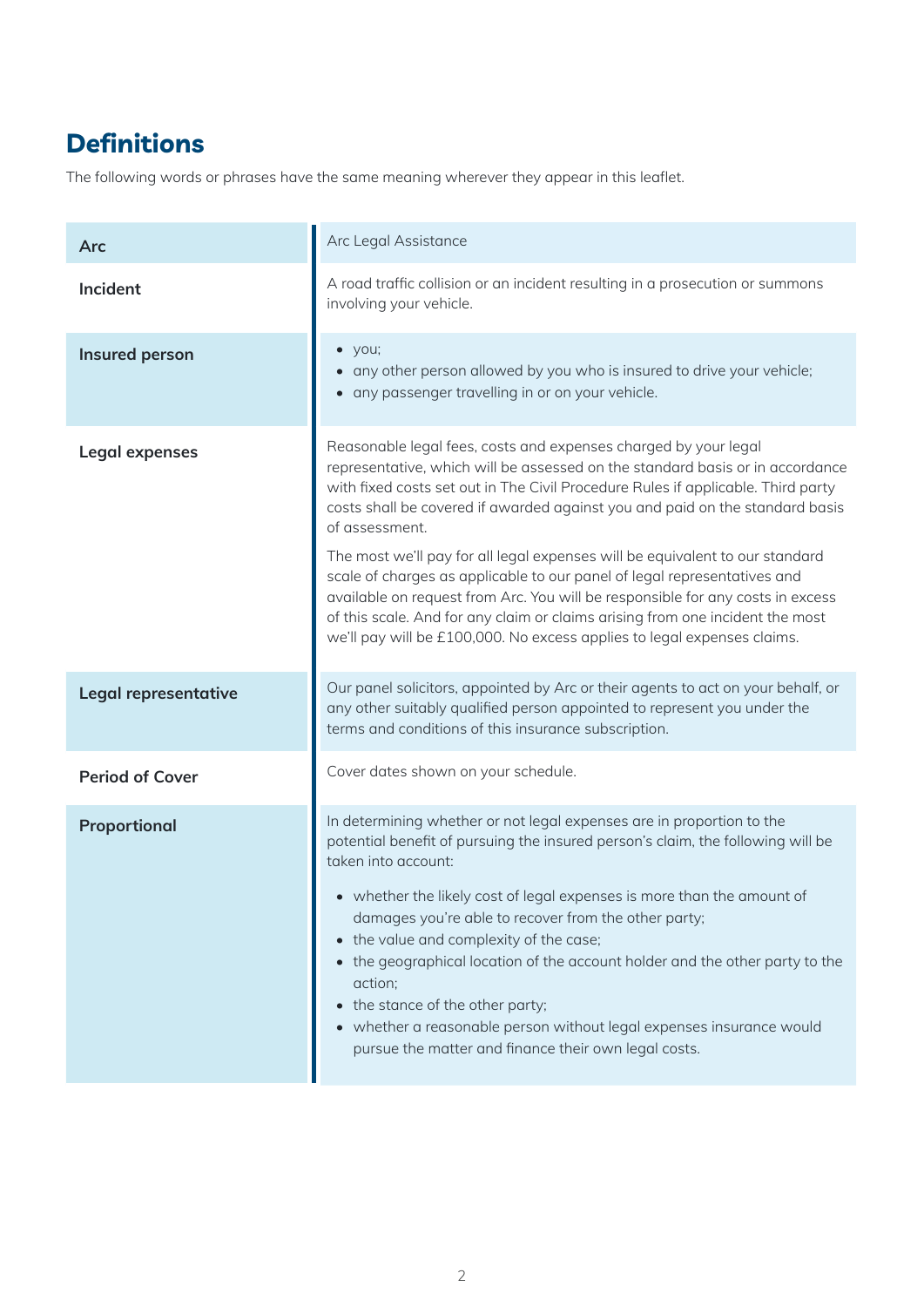## **Definitions- continued**

| <b>Reasonable chance of</b><br><b>SUCCESS</b> | There is a 51% or better chance that the person will win the case and achieve<br>a positive outcome. Examples of a positive outcome are being able to:<br>• recover the amount of money at stake;<br>• enforce a judgement;<br>• obtain an outcome which best serves your interest;<br>• recover an amount greater than that being offered by the other party.                |
|-----------------------------------------------|-------------------------------------------------------------------------------------------------------------------------------------------------------------------------------------------------------------------------------------------------------------------------------------------------------------------------------------------------------------------------------|
| <b>Schedule</b>                               | Forms part of your contract with us and includes the:<br>• cover dates;<br>your name;<br>• your car details.                                                                                                                                                                                                                                                                  |
| <b>Territorial limits</b>                     | Great Britain, Northern Ireland, the Republic of Ireland, the Isle of Man and the<br>Channel Islands.<br>For claims relating to uninsured losses and personal injury, the territorial limits<br>are extended to any country which is a member of the European Union (EU)<br>and any country which follows EU directives and has been approved by the<br>Commission of the EU. |
| <b>Uninsured losses</b>                       | Losses that can't be recovered from your car insurance subscription or any<br>other insurance policy you hold.                                                                                                                                                                                                                                                                |
| We, our, us                                   | Liverpool Victoria Insurance Company Ltd.                                                                                                                                                                                                                                                                                                                                     |
| You, your                                     | The person named as the account holder on your insurance schedule and<br>certificate of motor insurance.                                                                                                                                                                                                                                                                      |
| <b>Your Vehicle</b>                           | The insured vehicle shown on your schedule including when you drive another<br>vehicle which isn't yours. This includes any trailer, caravan or broken down<br>motor vehicle while they're attached to your vehicle for towing.                                                                                                                                               |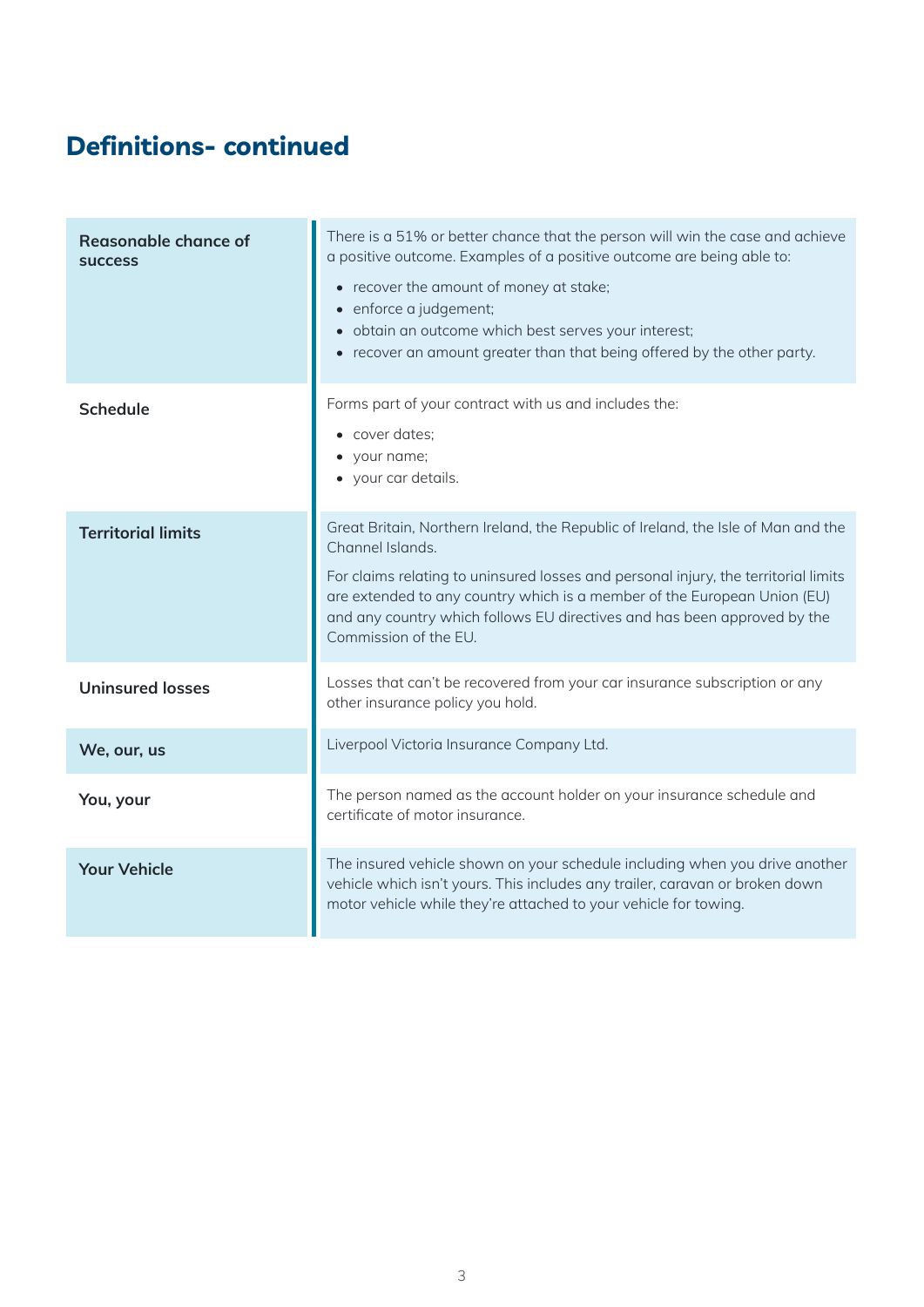## **What is covered**

## **Uninsured loss recovery and personal injury**

- a. We'll pay for legal expenses to recover the insured person's uninsured losses following a road traffic collision involving your vehicle which causes:
	- damage to your vehicle or to personal property in it; or
- death or injury to an insured person while travelling in or on your vehicle.

#### **Defence of prosecution**

- b. We'll pay for legal expenses to defend a motoring prosecution arising from an incident while the insured person was using your vehicle, and which is not covered under section 3 liability to other people.
- c. We'll pay for legal expenses to support a plea in mitigation if it's likely to affect the outcome.

## **Provided that:**

- the incident occurs within the period of cover;
- the incident occurs within the territorial limits and any legal proceedings will be carried out within the territorial limits by a court or other organisation which we agree to;
- in the case of uninsured loss recovery and personal injury the insured person's claim has and continues to have a reasonable chance of success;
- the cost of legal expenses to pursue the insured person's claim is proportional to the expected benefit;
- anyone making a claim under this insurance has your agreement to claim;
- in the case of a defence of a prosecution the defence or plea in mitigation is likely to affect the outcome; and
- the insured person complies with the terms and conditions of this insurance.

## **What is not covered**

(See also the General exceptions of your document of insurance, which apply to the whole insurance subscription)

For the purpose of these exceptions any reference to 'you' or 'your' shall be deemed to include any insured person.

#### **We won't pay any legal expenses if:**

- Arc haven't agreed, in advance, the purpose and amount of any legal expenses, or they relate to a period before Arc have accepted your claim;
- in the case of uninsured loss recovery and personal injury, your claim doesn't have and continue to have a reasonable chance of success;
- the cost of legal expenses to pursue your claim is not proportional to the expected benefit;
- the incident happened before you bought this insurance;
- you claim more than 180 days after the date of the event, unless your delay in notifying your claim has not affected the likely costs or outcome;
- your claim is fraudulent, false or exaggerated or you do anything that harms either the chances of your or our success in proceedings for a civil claim or your defence of a prosecution;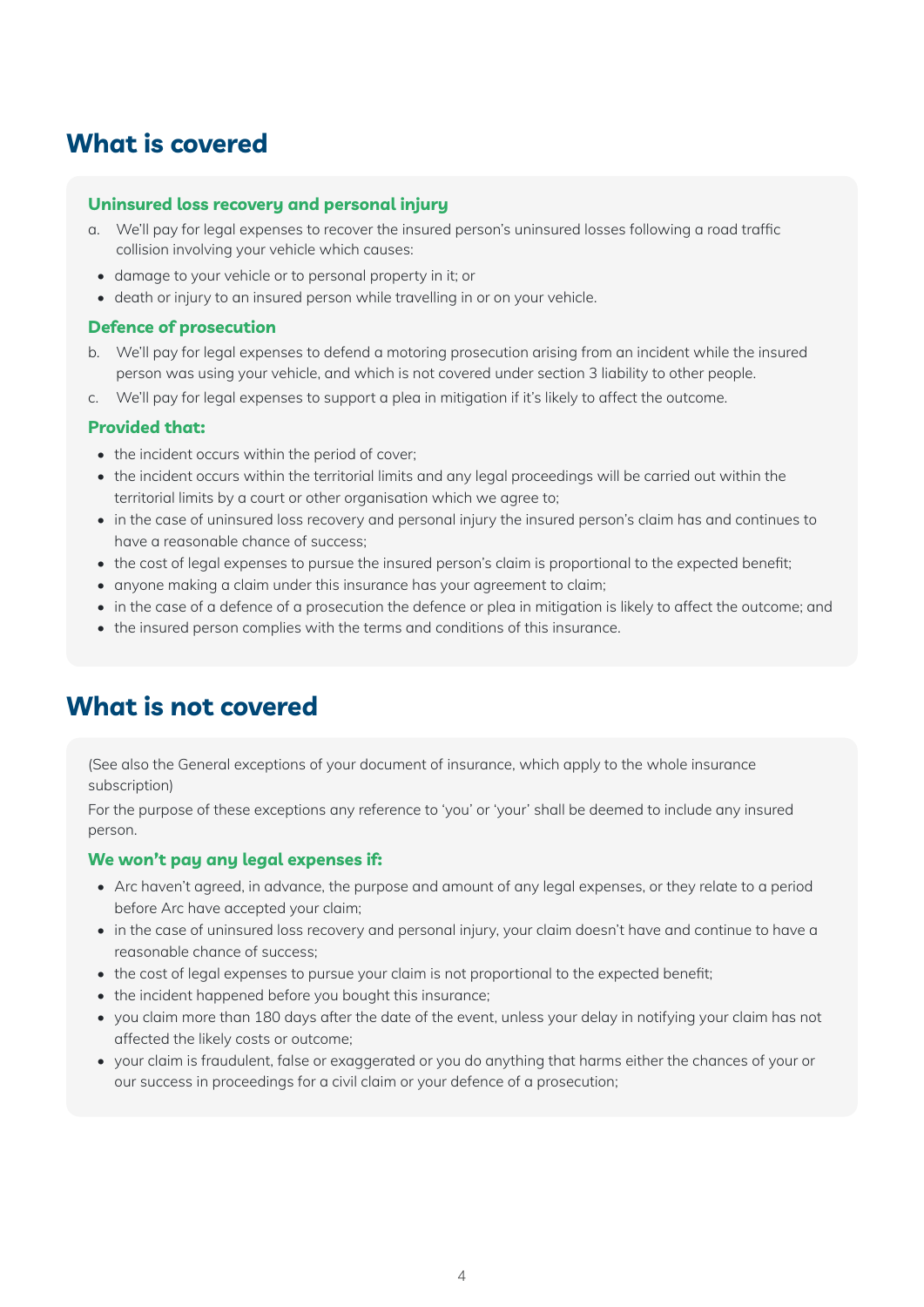## **What is not covered - continued**

- the other side is unlikely to be able to pay your claim;
- you act against Arc's advice or the advice of your legal representative;
- the legal representative refuses to act for you;
- you unreasonably withdraw from legal proceedings despite your claim having a reasonable chance of success and where such a withdrawal is likely to affect the cost of your claim;
- your claim is settled or discontinued without Arc agreeing to this beforehand.

#### **Also, certain types of claim are not covered under this insurance.**

#### **We won't pay for:**

- an application for a judge to review the legality of a decision made or action taken by a public body;
- more than our share of a civil claim or for defence of prosecution if there is any other insurance covering the same event, even if the other insurer refuses the claim;
- claims under this insurance directly or indirectly relating to your deliberate criminal act or omission or to prosecutions which allege dishonesty or intentional violence;
- claims arising from incidents which we refuse to cover under your car insurance or which result in the cancellation of your vehicle insurance;
- claims arising from defective repairs, mechanical breakdown or general maintenance of your vehicle;
- fines, costs or expenses which a criminal court orders you to pay.

## **General conditions**

(See also the General conditions of your document of insurance, which apply to the whole insurance subscription)

For the purpose of these conditions any reference to 'you' or 'your', shall be deemed to include any insured person.

You must do the following:

- provide at your own expense information relevant to your claim such as reports, photographs, plans or other supporting documents to help Arc and/or your legal representative assess whether:
	- your claim is covered;
	- ‒ your claim has and continues to have a reasonable chance of success;
	- the cost of legal expenses to pursue your claim is proportional and continues to be proportional to the expected outcome.
- contact our legal helpline before you take any action that may result in a claim and before you run up any legal expenses;
- take all reasonable steps to settle your claim by negotiation and work with Arc and your legal representative to achieve a satisfactory outcome to your claim;
- follow the advice that Arc and/or your legal representative give you;
- keep the cost of your claim as low as possible;
- keep Arc and your legal representative informed about the progress of your civil claim (including any offers to settle) or defence of prosecution;
- try to recover your legal expenses from the other side, including allowing Arc to bring proceedings in your name;
- allow Arc to obtain any information, document or file from your legal representative including an opinion on your chances of success and the proportionate benefit to you of making your civil claim or of acting in defence of your prosecution.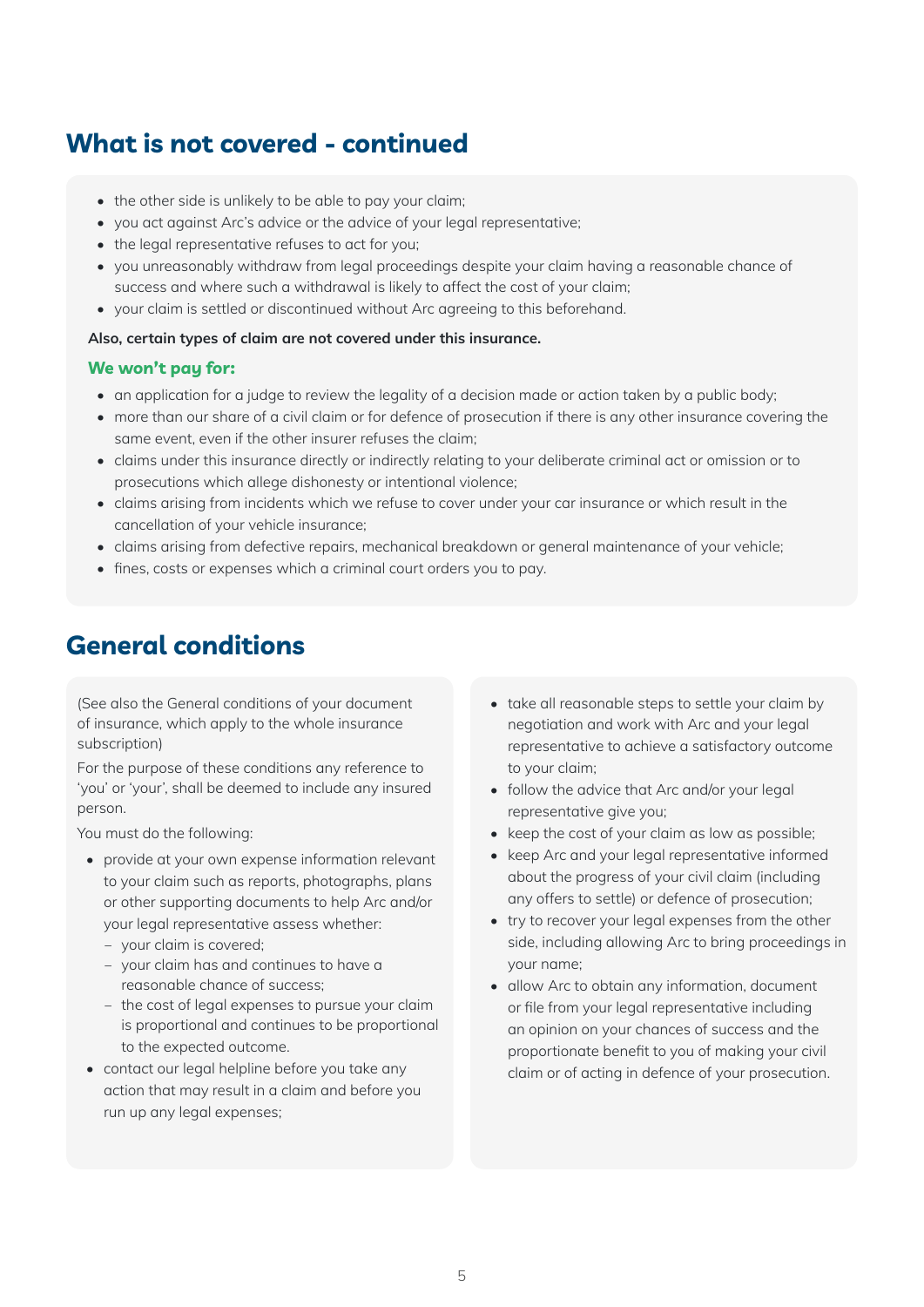## **General conditions - continued**

## **Appointing a legal representative**

We've chosen a panel of legal firms to provide legal services to our customers. There is nothing in our relationship with these firms which affects their ability to act in your best interests.

If Arc accepts your claim, they'll appoint one of our panel of legal representatives on your behalf.

You have the right to choose your own legal representative to represent you if it's necessary to take your claim to court or if a conflict of interest arises.

## **Where you choose to use your own legal representative:**

- a. You must not agree to any legal expenses without Arc's prior written permission.
- b. Your legal representative will be appointed to act for you in line with Arc's standard terms of appointment (you can ask us for a copy).
- c. We won't pay for:
	- legal expenses that are unreasonable or not proportional to the expected benefit;
	- legal expenses incurred by your legal representative in avoidable correspondence or which are recoverable from a court, tribunal or other party;
	- any shortfall in costs recovered from another party where the claim has been successful and costs have been recovered;
	- legal expenses in excess of the amount of damages that you're able to recover from the other party.

## **We can do the following:**

- pay an amount to settle your claim;
- refuse to pay any further legal costs and expenses if you don't accept any offer in a civil claim, which is reasonable. In assessing whether an offer is reasonable, the likelihood of achieving a higher award and whether the likely cost of continuing the claim is proportional will be considered;
- give your legal representative and/or Arc all information we have about you or your claim including any medical information;
- refuse to pay further legal expenses if your claim doesn't continue to have a reasonable chance of success or the cost of legal expenses is no longer proportional to the expected benefit.

## **Personal injury claims**

As part of any claim for personal injury your legal representative may need to arrange for you to be medically examined by a doctor. They may appoint a medical agency to arrange this examination. The medical agency will consider whether rehabilitation would assist you in recovering from your injury. We do not restrict your legal representative in their choice of medical agency and rehabilitation provider.